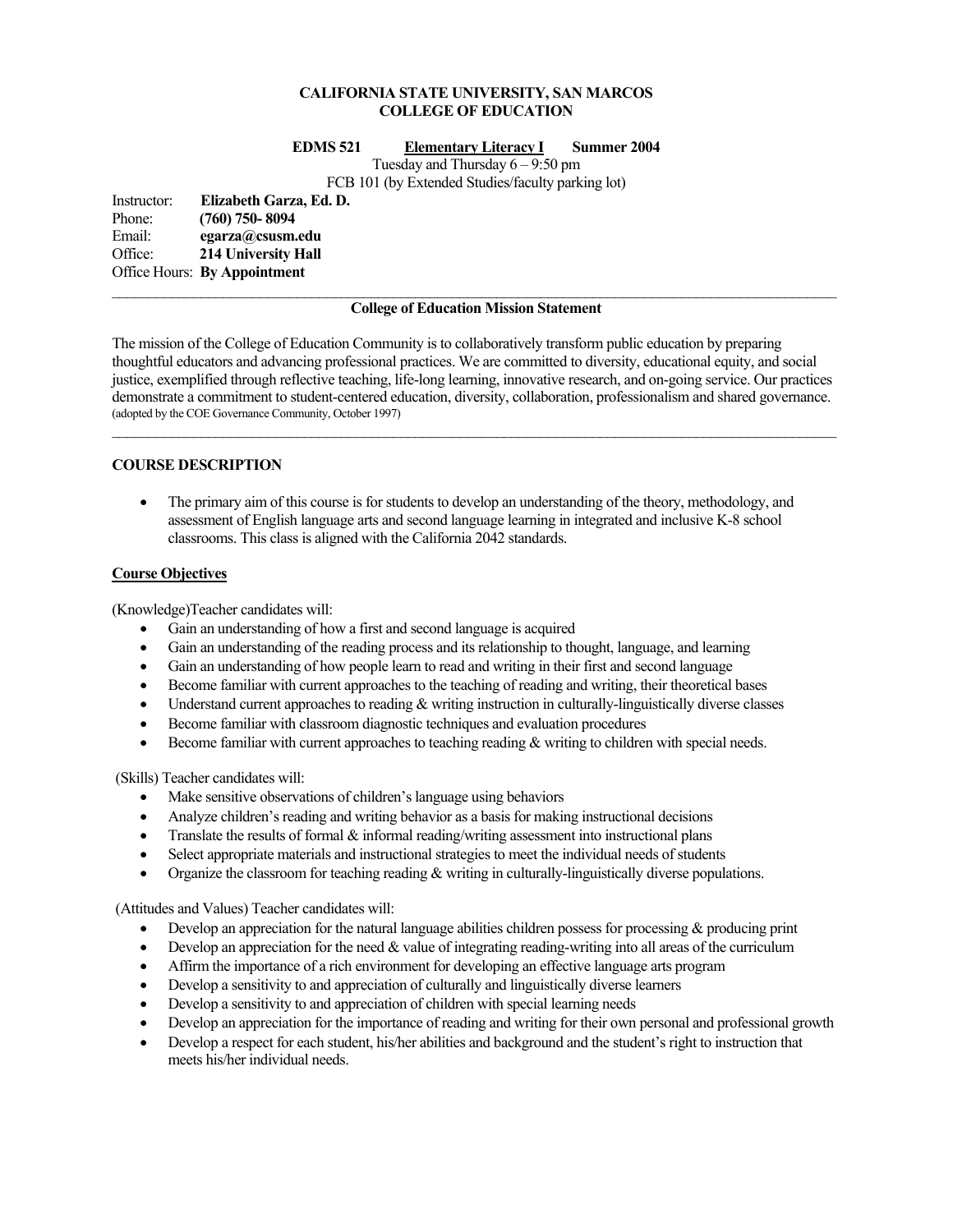#### **GENERAL CONSIDERATIONS**

NOTE: I RESERVE THE RIGHT TO CHANGE, ADD TO, OR DELETE ANY MATERIAL OR ASSIGNMENT FROM THE COURSE.

# **Authorization to Teach English Learners**

This credential program has been specifically designed to prepare teachers for the diversity of languages often encountered in California public school classrooms. The authorization to teach English learners is met through the infusion of content and experiences within the credential program, as well as additional coursework. Students successfully completing this program receive a credential with authorization to teach English learners.(approved by CCTC in SB 2042 Program Standards, August 02)

### **Students with Disabilities Requiring Reasonable Accommodations**

Students are approved for services through the Disabled Student Services Office (DSS). This office is located in Craven Hall5205, and can be contacted by phone at (760) 750-4905, or TTY (760) 750-4909. Students authorized by DSS to receive reasonable accommodations should meet with their instructor during office hours or, in order to ensure confidentiality, in a more private setting.

# **College of Education Attendance Policy**

All students are expected to attend all classes and participate actively. At a minimum, students must attend more than 80 % of class time to receive a passing grade for the course. Should the student have extenuating circumstances, s/he should contact the instructor as soon as possible. (adopted by the COE Governance Community, 12/97)

#### **Standards Alignment**

Standard 3- Relationship Between Theory and Practice Standard 4- Pedagogical Thought and Reflective Practice Standard 5- Equity, Diversity, & Access to the Core Curriculum Standard 7- Equity, Preparation to Teach Reading Language Arts

### **Teacher Performance Expectations (TPE) Competencies**

This course is designed to help teachers seeking the Multiple Subjects Credential to develop the skills, knowledge, and attitudes necessary to assist schools and districts in implementing effective programs for all students. The successful candidate will be able to merge theory and practice in order to realize a comprehensive and extensive educational program for all students. The following TPE's are addressed in this course:

| Secondary Emphasis                |
|-----------------------------------|
| TPE 5- Student Engagement         |
| TPE 7- Teaching English Learners  |
| TPE 8- Learning About Students    |
| TPE 9- Instructional Planning     |
| TPE 10- Instructional Time        |
| TPE 11- Social Environment        |
| TPE 13- Professional Growth       |
| TPE 14- Educational Technology    |
| TPE 15- Social Justice and Equity |
|                                   |

# **COURSE REQUIREMENTS**

#### **Required Texts (ALL are required)**

**Gibbons, P. (1993).** Learning to learn in a second language. Portsmouth, NH: Heinemann.

**Johns, J. (2000).** Basic Reading Inventory: Pre-primer through grade twelve and early literacy assessments. Dubuque, Iowa: Kendall-Hunt

**Tompkins, G. E. (2001).** Literacy for the 21<sup>st</sup> Century: A Balanced Approach, 3<sup>rd</sup> Edition. Prentice Hall **Zarrillo, J. J. (2002).** Ready for RICA: A test preparation guide for California's Reading Instruction Competence Assessment. Merril Prentice Hall

(Please note that the Zarrillo is packaged with Tompkins when you buy a new – not used- edition of Tompkins.)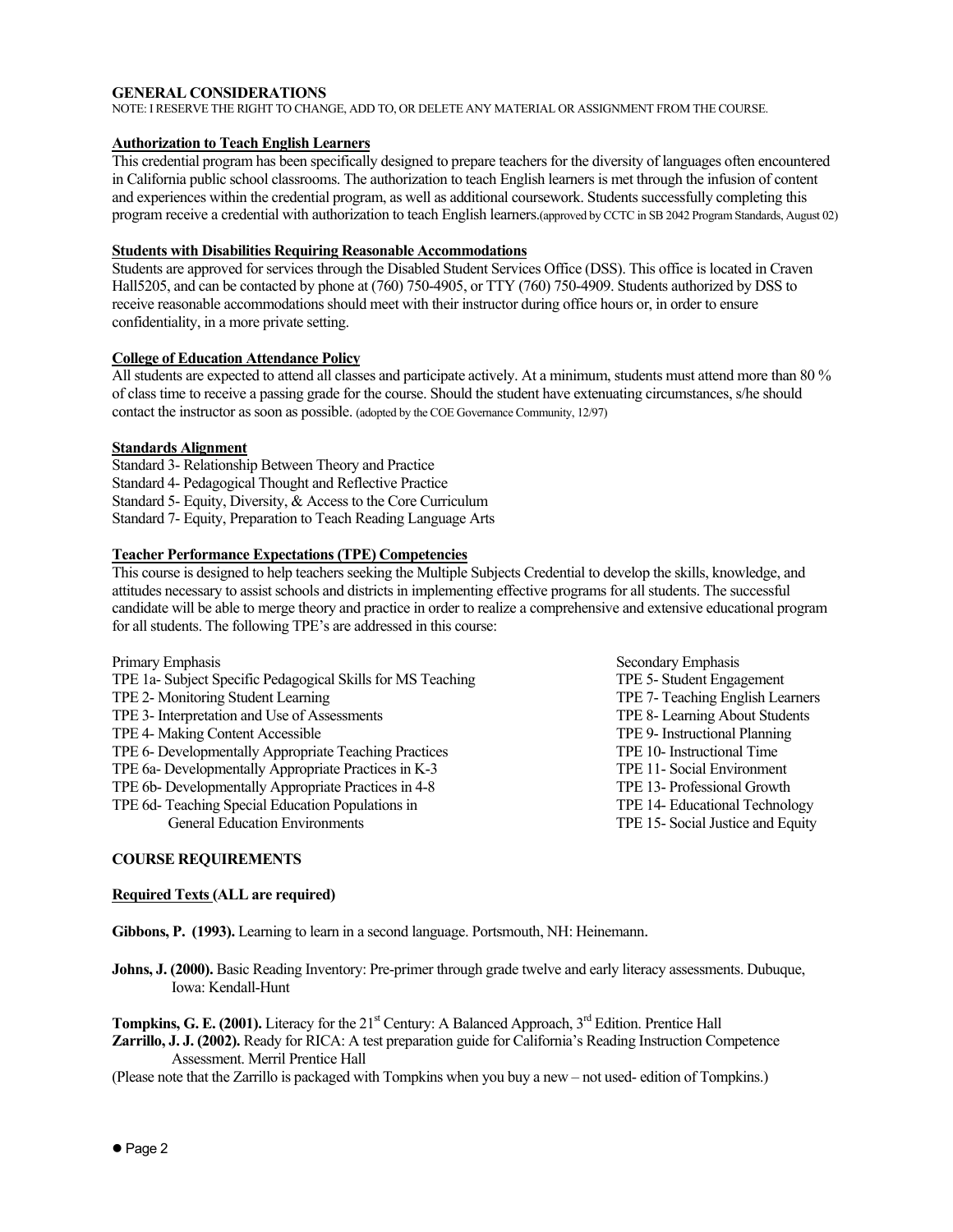# **Grading Policy**

All students are expected to participate in class activities and demonstrate reflective learning. It is important that students are well prepared for course sessions by completing the readings and assignments scheduled before the class meeting. Unless otherwise negotiated with the instructor, all assignments are to be handed in on the due date. Assignments not handed in on due date will lose 10 % of earned credit per day. Assignments should be typed and double-spaced. The following grading scale will be used:

| $A(96-100)$ | $B+ (87-89)$  | $C+(77-79)$  | $D+(67-69)$  |
|-------------|---------------|--------------|--------------|
| A-(90-95)   | B (83-86)     | C $(73-76)$  | D $(63-67)$  |
|             | $B - (80-82)$ | C- $(70-72)$ | D- $(60-62)$ |

#### **ASSIGNMENTS**

#### **Attendance and Participation 20 points (Due every session)**

You are expected to attend all class session, to participate actively in class activities, including quick writes, and to complete all required readings and reading responses by the assigned date.

# **Language Arts Resource Notebook… Part I 30 points (Session 12)**

You will develop a Reading/Language Arts Resource Notebook that will be used to inform your teaching. First, it demonstrates your preparation and understanding of the reading and language arts. Second, it serves as a growing resource for your continued learning. The Notebook needs to have an index and it should be clearly and neatly organized around the RICA Content Areas covered in this course.

For each of the 6 RICA Content Areas covered in Part II you need to include a type written:

**A RICA analysis sheet**: (a) what this content area is about (Put it in your own words – 2 to 4 sentences), (b) 2 ways of assessing it (include rationale); (c) 1 way of teaching it (description  $\&$  accommodations). Describe the strategy  $\&$  explain how it supports reading, writing and/or language arts development.

## **A field observation form for:**

- Planning, Organizing, and Managing Reading Instruction (RICA CA 2)
- Phonemic Awareness (RICA CA 3)
- Concepts About Print (RICA CA 4)
- Systematic, Explicit Phonics and Other Word Identification Strategies (RICA CA 5)
- Spelling Instruction (RICA CA 6)
- Reading Comprehension Narrative (RICA CA 7)
- Vocabulary Development (RICA CA 12)
- Structure of the English Language (RICA CA 13)
- Plus and additional area on Special Needs

You MAY (but are not required to) include in your language arts note book the following: course assignments, course handouts and materials from your classroom/school site, examples of lesson plans and student work, information from internet sources or professional journals, strategies you will use to teach these content areas, pictures of students learning a specific strategy as well as your reflection on what was happening, why it worked or didn't work and why that was.

Note: Besides the course readings, Dr. Alice Quiocho's web site can also serve as a resource. The address is: http://www.csusm.edu/Quiocho. Click on "reading instruction portfolio." See the section on accommodations for ideas on ways to support second language learners. Note: See **www.ed.gov/free/** for free Educational Materials.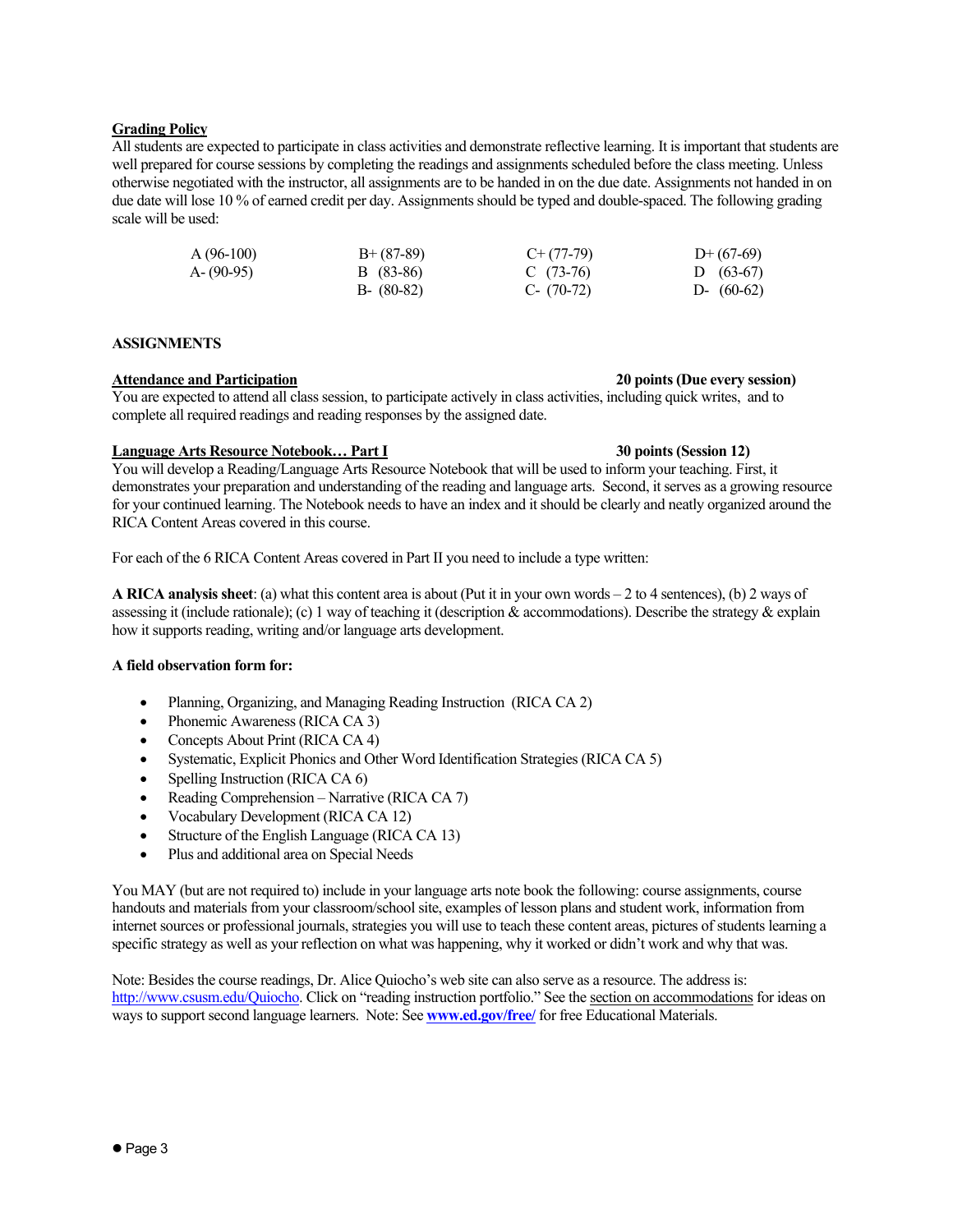# **Mini Case Study**

# **(30 pts) (Session 7)**

**Assess**: Choose a child between the ages of 3.5 – 6 who is **not** reading yet. Use the John's Appendix A: Early Literacy Assessment to conduct the following assessments of the child's emergent reading behavior:

- Alphabet Knowledge Letter Identification (Johns 390, 391, 424)
- Wordless Picture Reading (Johns 409-410, 428)
- Literacy Knowledge Concepts About Print (Johns 393, 395, New Shoes, 426 427, Tompkins p. 75)
- Phoneme Segmentation (Johns 416, 433)
- **Analyze**: Look at the information that you have gathered and develop **a profile** of the child as an emergent reader and **a qualitative analysis** of early literacy by using the data to complete the forms in John's p 422 and 423.
- **Apply**: Apply your analysis of the child's early literacy behaviors to reading instruction. How would you use the child's strengths to help him/her develop his/her literacy? What area(s) would you focus on first? What would you do as a teacher to help him/her in this area?
- **Reflect**: Think again about the process of assessing the child. What would you do differently or try differently next time? Why? What scaffolds and strategies would you try? What would your next steps in assessment be?

## **Reading Strategy Lesson Plan (20 pts) (Critical Assessment Task) (Session 11)**

You will write, REVISE, and present one **READING STRATEGY** lesson plan. (note: You must clearly comprehend strategies readers use in order to write an effective lesson.) Please be advised that in order to obtain full credit you will have to revise your lesson plan. Make your lesson active, interesting, and meaningful. *Important*: Your lesson must address the needs of mainstream students, as well as make provisions for second language learners, students presenting difficulty, and accelerated students. Choose a writing standard for your grade level to guide your objectives. Examples of possible strategies include:

- > Using graphic organizers for comprehension > Language Experience
- 
- > Content area text structure >Finding the main idea of a story
- > Relating what you are reading to what you already know > Identifying patterns in text
- 
- > Monitoring reading > Organizing information while you read
	-
	-